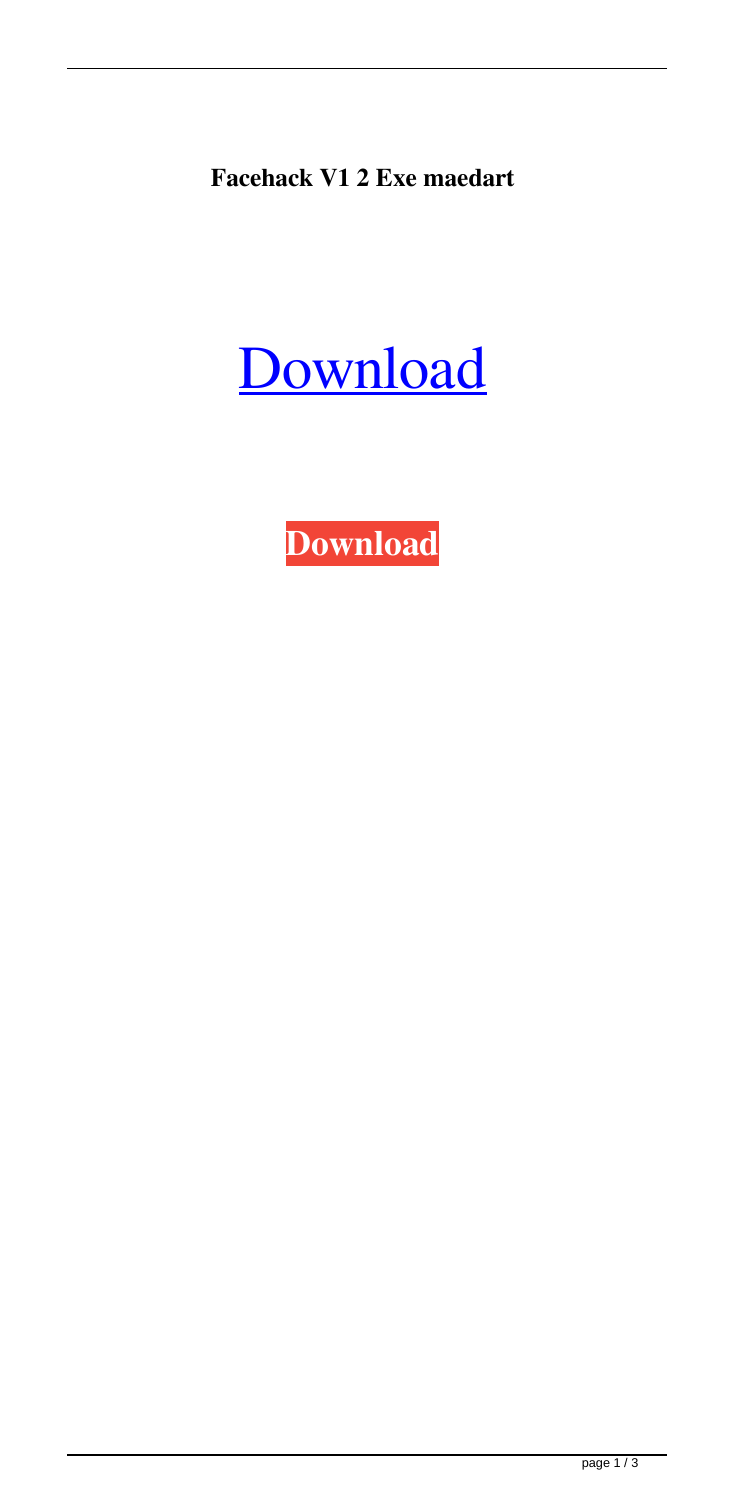## watch\\_face.xxxxx.bin file) or the

standard.watch\\_face.xxxxx.xml file. 4. Connect your Android Wear device with an USB cable. Step 3. Decompress WatchFace.exe I want to test if you can get the "Phone" and "Apps" watchfaces in the one .bin file. If you have a PC, connect your watch with an USB cable, then create a folder named "Android\sdk\extras\google\wearable\bin" on the root of your SD card. Run the command prompt as "Administrator" (Right click on Windows  $\rightarrow$  properties  $\rightarrow$ security  $\rightarrow$  enable user permissions for Adminstrator). Navigate to this folder and drag and drop the downloaded .bin file into it. Check it out What is your name? Email Submit We had a good time playing with the APIs. To get the stream, go here: FAQ Where do I report bugs? Bugs should be reported on our GitHub page. Read the information there for more details. How many styles are there? It's up to you. You can download more here. Does this work with Emulators? Yes. Can I get the documentation? Is the code open source? What does the app use? It uses the API which is provided to us by Google. What makes you think you're being tapped? Because when you swipe to the next watch face, it moves the current face slightly. Try the app Thanks for playing with the app. You're the best. (p.s. – Yes, I am wearing a silly, orange hat), the court has taken judicial notice of the complaint and all of its exhibits, and the documents attached to the complaint, including the petition for relief filed by petitioners. Our review of the record leads us to conclude that the parties do not dispute that petitioners resided in Florida at all relevant times and that Ms. Carson was an insurance agency employee when petitioners applied for the policy. Petitioners